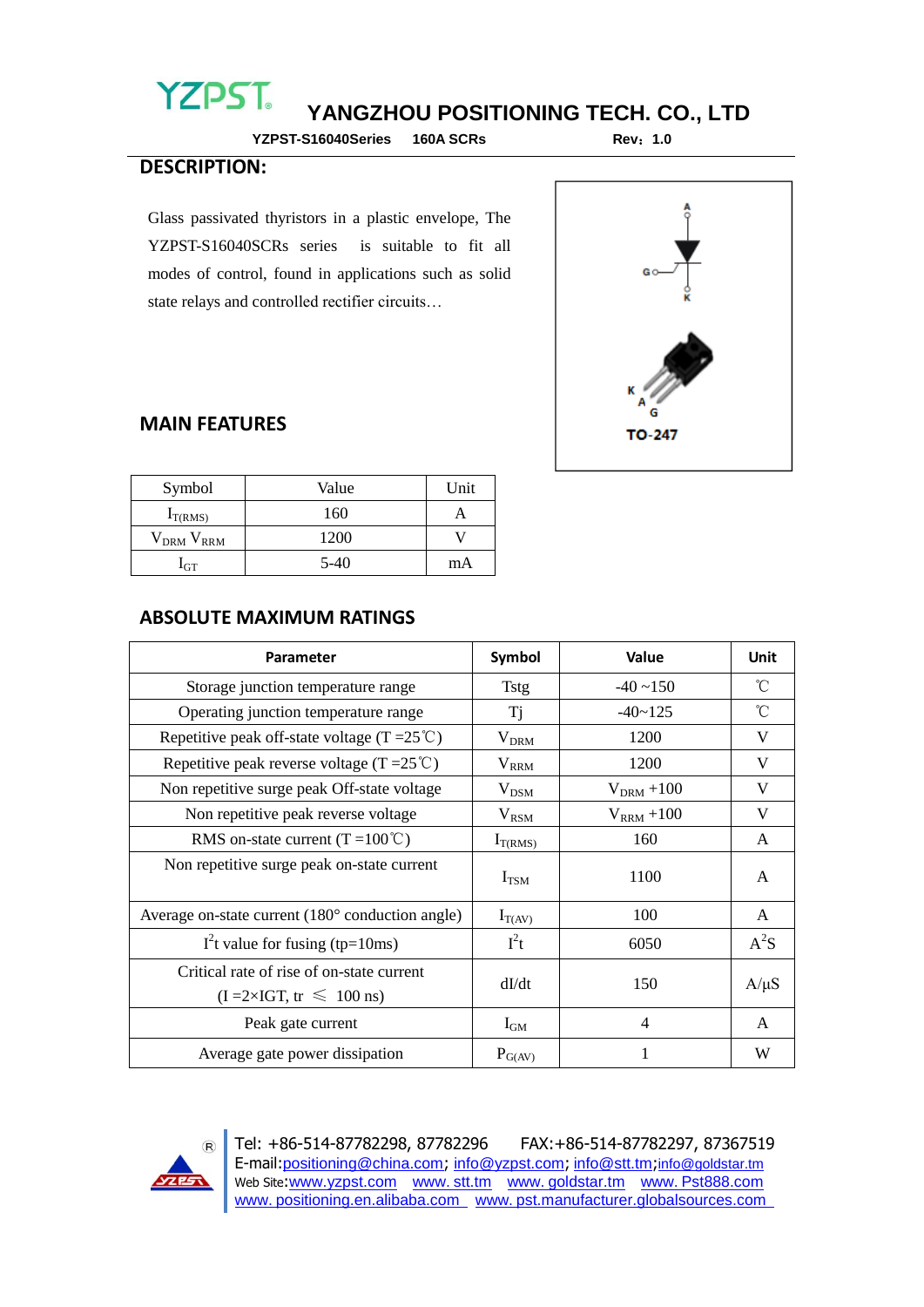

**YANGZHOU POSITIONING TECH. CO., LTD**

## **ELECTRICAL CHARACTERISTICS (T=25**℃**unless otherwise specified)**

| <b>Symbol</b>           | <b>Test Condition</b>                              |      | <b>Value</b> | Unit      |
|-------------------------|----------------------------------------------------|------|--------------|-----------|
| $I_{GT}$                | V = 12V R = 140 $\Omega$                           | MAX. | 40           | mA        |
| $V_{GT}$                |                                                    | MAX. | 1.5          |           |
| $V_{GD}$                | $V_D = V_{DRM}$ Tj=125 °C R=1K $\Omega$            | MIN. | 0.2          |           |
| $\mathbf{l}_\mathrm{L}$ | $I_G=1.2I_{GT}$                                    | MAX. | 150          | mA        |
| $I_H$                   | $IT = 50mA$                                        | MAX. | 100          | mA        |
| dV/dt                   | $V_D = 2/3V_{DRM}$ Gate Open Tj=125 <sup>°</sup> C | MIN. | 800          | $V/\mu s$ |

#### **STATIC CHARACTERISTICS**

| <b>Symbol</b>    | <b>Parameter</b>              |                     | Value(MAX.) | Unit |
|------------------|-------------------------------|---------------------|-------------|------|
| $\rm V_{TM}$     | $ITM = 100A$ tp=380µs         | $Ti = 25^{\circ}C$  | 1.45        |      |
| I <sub>DRM</sub> | $V_D = V_{DRM} V_R = V_{RRM}$ | $Ti = 25^{\circ}C$  | 50          | μA   |
| <b>IRRM</b>      |                               | $Ti = 125^{\circ}C$ |             | mA   |

#### **Thermal Resistances**

| <b>Symbol</b> | <b>Parameter</b>           | Value(MAX.) | Unit          |
|---------------|----------------------------|-------------|---------------|
| $Rth(i-a)$    | ambient(DC)<br>junction to | 25          | $\degree$ C/W |
| $Rth(j-c)$    | Junction to case (DC)      | 0.3         |               |

## **Ordering information scheme**





Tel: +86-514-87782298, 87782296 FAX:+86-514-87782297, 87367519 E-mail:positioning@china.com; info@yzpst.com; info@stt.tm;info@goldstar.tm Web Site:www.yzpst.com www.stt.tm www.goldstar.tm www.Pst888.com www. positioning.en.alibaba.com www. pst.manufacturer.globalsources.com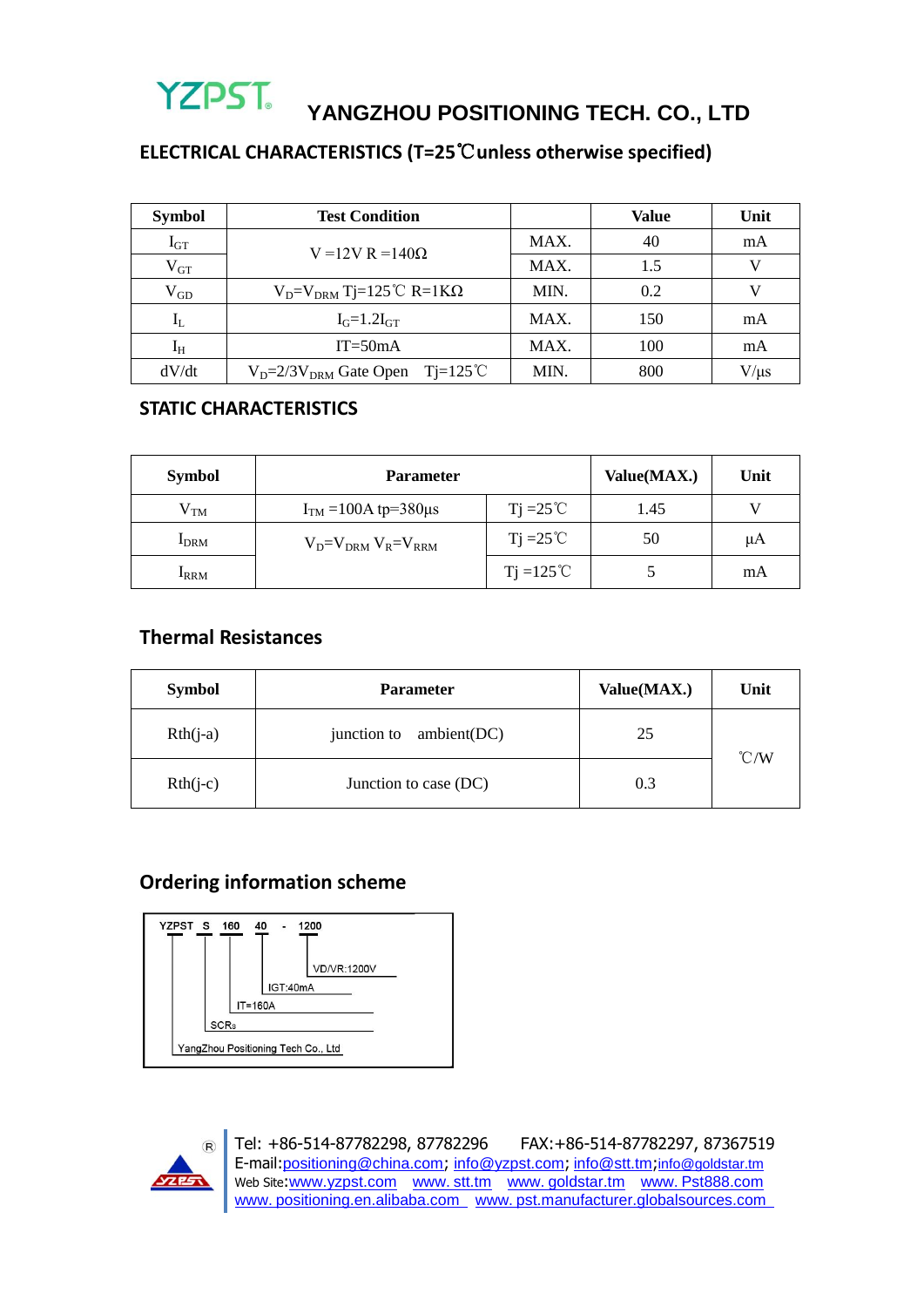

# **YANGZHOU POSITIONING TECH. CO., LTD**

# **TO-247 Package Mechanical Data**





Tel: +86-514-87782298, 87782296 FAX:+86-514-87782297, 87367519 E-mail:positioning@china.com; info@yzpst.com; info@stt.tm;info@goldstar.tm Web Site:www.yzpst.com www.stt.tm www.goldstar.tm www.Pst888.com www. positioning.en.alibaba.com www. pst.manufacturer.globalsources.com